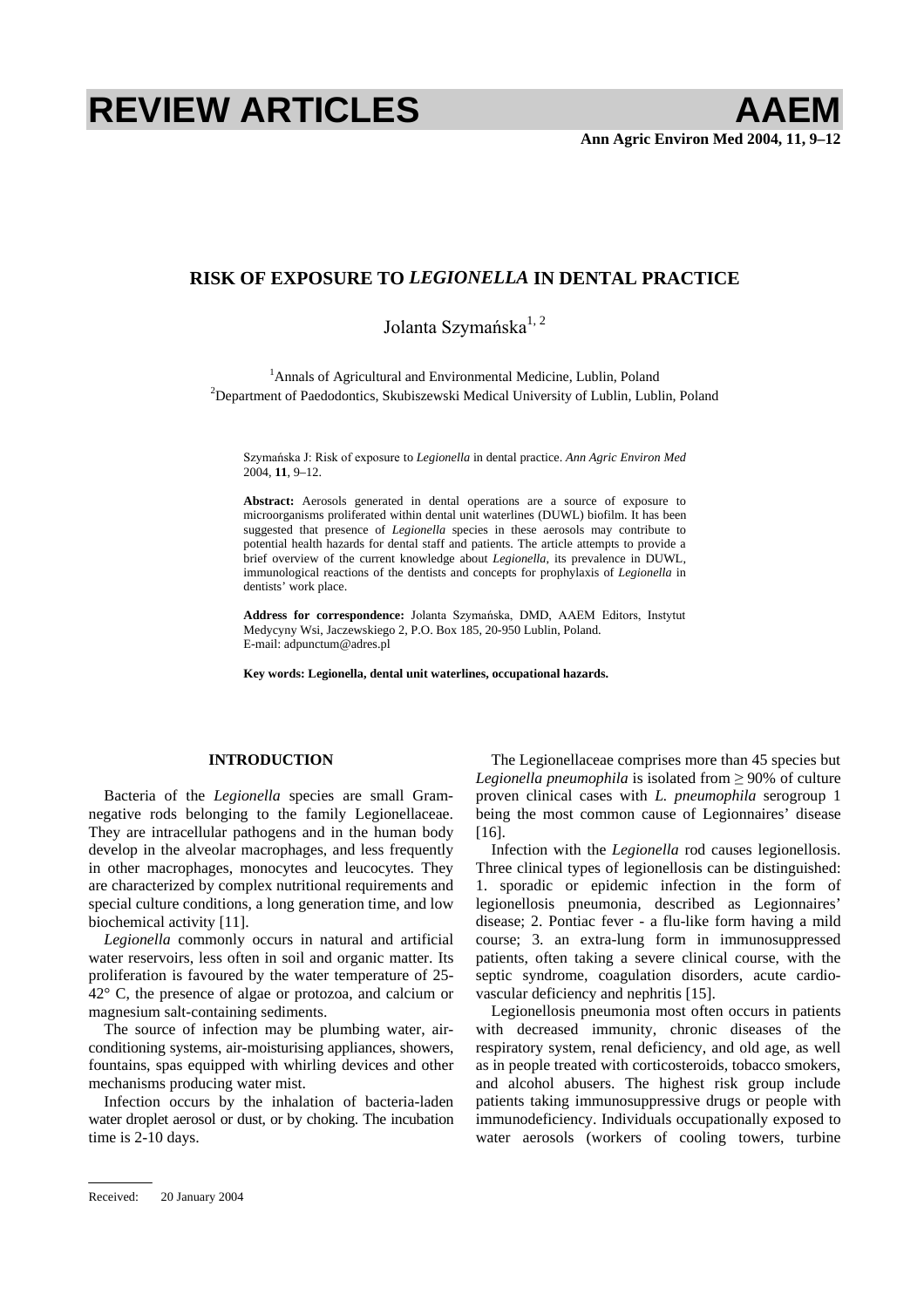operators, gardeners and others) are also under increased risk of infection with *Legionella* [19].

Legionellosis diagnostics is based on serological studies of the blood serum to indicate the level of antibodies, on the patients' urine analysis to determine the presence of a specific antigen with the immunoenzymatic (ELISA) and radioimmunological (RIA) tests and on the bacteriological examination of the bronchial tree secretion, broncho-alveolar washings, lung biopsy material and sputum [16].

High- and low-speed handpieces, ultrasonic instruments and air-water syringes produce air-water aerosols, which may be source of infection. Both the dental team and the patient are exposed to the infected aerosols by inhaling them and choking. The air-water aerosol with the droplets of 0.2-5.0 µm in diameter, can contain, apart from other microorganisms, *Legionella* [17, 18], whose survival increases from 3–15 minutes, together with the increase of relative humidity up to 30–80% [4]. The source of microbial contamination of the water used at the work with dental handpieces is the microflora prevalent in dental unit waterlines (DUWL). According to ADA [1] dental unit waterlines are sites for the development of biofilm of aerobic, mesophilic, heterotrophic microorganisms commonly found in fresh drinking water systems, including *Legionella.*

#### **PREVALENCE**

Microorganisms present in DUWL have been identified and characterized in numerous studies [20, 21]. On the basis of the literature, Wirthlin *et al.* [24] listed some of the species recovered by flushing from DUWL. Among the *Legionella* species that had been isolated from dental unit waterline are listed: *Legionella bozemanii*, *Legionella dumoffii*, *Legionella longbeachae*, *Legionella pneumophila* [23].

Many years earlier, other authors described the results of their work on the *Legionella* species identified in dental unit waterlines. Reinthaler *et al.* [18] reported the prevalence of *Legionella* in around 10% of the specimens taken from dental turbines, while Borneff [6] found the bacteria in around 40%. Oppenheim *et al.* [13] reported that *Legionella* had been isolated from 50% of the specimens taken from the water delivered by air-water syringes and rotary instruments. Lück *et al.* [10] isolated *Legionella* from 50% of dental units in 12 dental offices.

Atlas *et al.* [2] claimed to have detected *Legionella* in 78% of the specimens taken. In 8% of the cases the species isolated was *Legionella pneumophila pneumoniae*, which is highly pathogenic for man and causes Legionnaires' disease. Concentrations of *Legionella* spp. in dental unit water reached 1,000 organisms per ml or more in 36% of the samples, and 19% of the samples were in the category of 10,000/ml or above. *Legionella pneumophila*, when present in dental unit water, never reached concentrations of 1,000/ml or more. Williams *et al.*  [22] studied 47 dental units installed in a dental centre in Maryland, and found in 62% the presence of *Legionella*; in 19% the concentration exceeded 100 cfu/ml.

Legionellae are often found within protozoan cells in dental unit biofilms. Amoebae might serve as a host cells for intracellular proliferation and for spreading of *Legionella* spp. [2, 3].

In Polish studies to detect and isolate bacteria of the *Legionella* species from the dental turbine water, *Legionella* was found in 24.2% of the samples. Among the isolated strains, the following serogroups were identified*: L. pneumophila* serogroup (SG) 1, *L. pneumophila* serogroup 2–14 and other *Legionella* species. *Legionella* concentration per 1000 ml water was from  $1 \times 10^3 - 2 \times 10^5$ . *L. pneumophila* constituted 4% of all isolated bacteria of *Legionella* species. *L. pneumophila* serogroup 1, the most dangerous to health, made up 13% of isolates [12].

Serological studies conducted over the years have allowed the assessment of the exposure of a dental staff to *Legionella* infection. Reinthaler *et al.* [18] examined serum from 107 dentists, dental assistants, and dental technicians with a test for antibodies to *Legionella pneumophila* SG1-SG6, *L. micdadei*, *L. bozemanii*, *L. dumoffii*, *L. gormanii*, *L. jordanis*, and *L. longbeachae* SG1+2. 34% of dental personnel showed a presence of antibodies to *Legionella pneumophila* in comparison with 5% from a control group. Dentists had the highest prevalence - 50% of *L. pneumophila* antibodies, followed by assistants (38%) and technicians (20%).

Similarly, Lück *et al.* [9] found that in comparison with a control group of healthy people, dentists had a higher prevalence of anti-*Legionella* antibodies. The difference was less in the case of dental nurses and technicians.

Pankhurst *et al.* [16] studied blood samples taken from 246 general dental practitioners in London and Northern Ireland for the presence of anti-*Legionella* antibodies. The dentists recruited for the study had spent a mean of 10.8 years working in the inspected dental surgery. The prevalence of antibodies against *L. pneumophila* in the examined population of dentists did not exceed the background levels seen in a London blood donor control group. In fact, the titres were significantly lower for the dentists compared to the blood donors for the *L. pneumophila* serogroups 3, 6, and 8. These results seem to indicate that the risk from potential occupational exposure to *Legionella* was minimal among examined British dentists.

Until recently, only little has been known about occupational legionellosis among dentists. Atlas *et al.* [2] reported the case of fatal legionellosis in a California dentist which was probably due to occupational exposure.

#### **WATER QUALITY AND HEALTH RISK**

The water used for cooling dental handpieces comes from the city water distribution system or containers belonging to a unit. Operating conditions of dental unit waterline are favourable for microorganisms proliferation. The typical temperature of dental waterlines  $(23^{\circ}C)$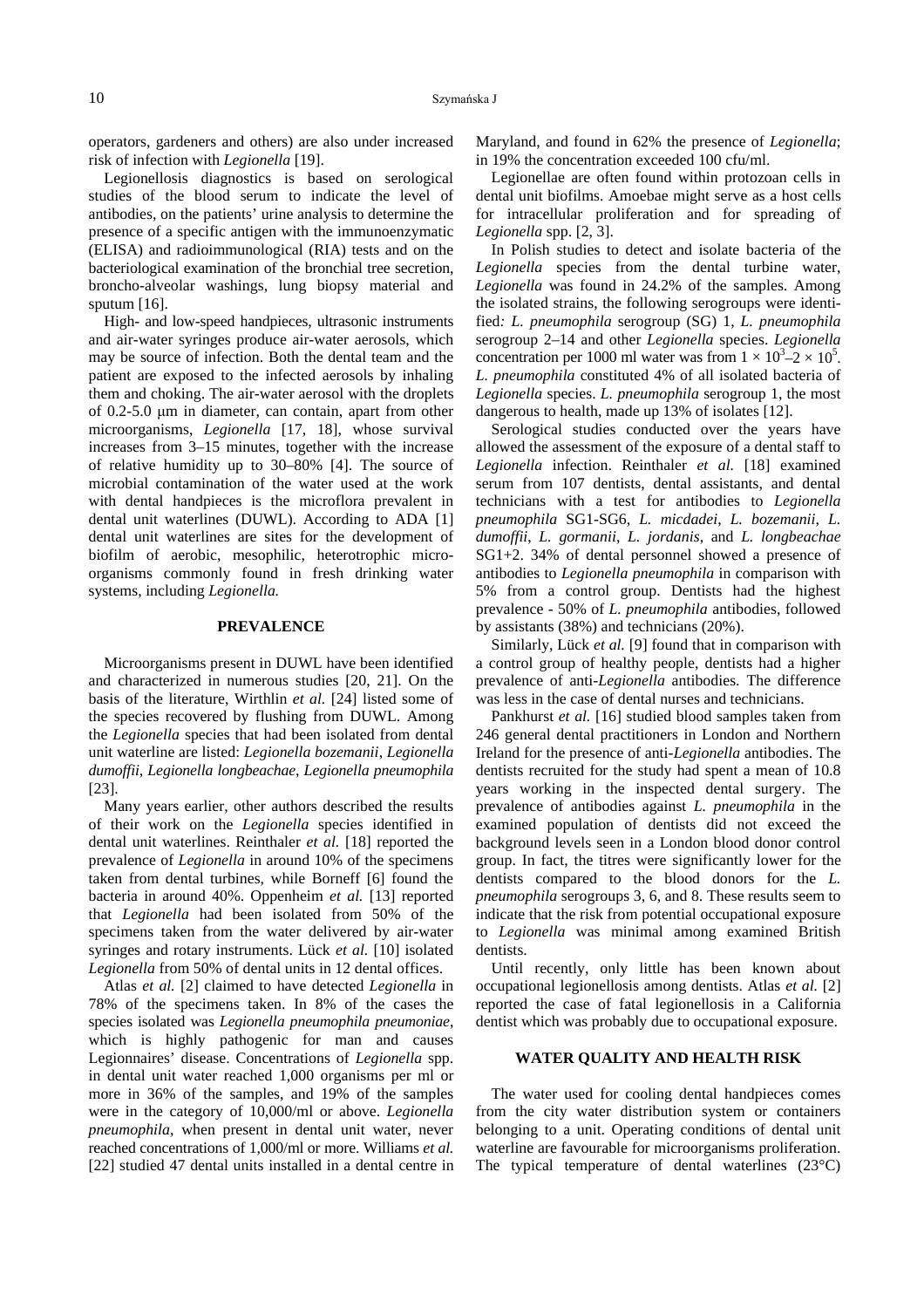combined with *Legionella*'s ability to form biofilms, stagnation of the water in the lines and a low chlorine residual - all potentially create a unique niche for these microorganisms. Detachement of microorganisms from dental unit biofilm and passing to aerosols produced during the work may infect dental staff and patients. Therefore it is important to guarantee the high quality of the water coming from: 1. the plumbing system or from water storage tanks (microorganisms present in water or on the inner surface of a tank); 2. a DUWL (microorganisms forming a biofilm on the tube surface and, as above, in a tank). The infection from patient to patient through repetitive use of handpieces during the work is also possible.

It is also known that DUWL are contaminated by numerous species of microorganisms, and it is very difficult to demonstrate a clear link between the presence of contamination in the sprays and the spreading of disease among exposed dentists and patients. A large part of the microorganisms isolated from dental unit water are characterised by low pathogenicity, although they may become extraordinary aggressive in the case of immunocompromised hosts. According to Williams [23], these aspects should be taken into serious consideration as dental care centres receive a growing number of patients with physiological immunodeficiencies related to age or pathological conditions. The immunocompromising conditions decreasing the resistance to pathogenic microorganisms are: neoplasia, nutritional deficiencies, alcoholism, systemic lupus erythematosus, asthma, cystic fibrosis, tuberculosis, progressive HIV, and diabetes [14].

#### **PREVENTIVE MEASURES**

The aim of preventive measures is to significantly limit the proliferation of microorganisms.

The plumbing water feeding dental units should be of appropriate quality, at least as high as potable water. Filtration of water at the point of use with replaceable, inline, approved, 0.22-micrometer pore size filters is recommended for minimizing risk to patients and staff in dental facilities (Food and Drug Administration - FDA).

Four methods are now widely advocated to reduce the level of bacterial contamination in dental water: 1. flushing waterlines for several minutes at the beginning of the day and after periods of disuse; 2. using an independent water reservoir system separate from the municipal water source (sterile water); 3. use of an independent water reservoir system combined with periodical or continuous application of chemical germicides; 4. use of microfiltration to trap microbes before they reach the dental client [5].

To preserve the appropriate water quality in DUWL, water stasis in the tubes should be limited in order to prevent biofilm formation, and the equipment rinsed before work and between each patient. Flushing for 2 minutes in the morning and for 20–30 seconds between patients should be considered the norm for dental surgery procedures, and longer flushing is suggested after weekends [22].

In the case of using storage tanks, they should be frequently washed and disinfected, filled with distilled sterile water at a temperature not exceeding 20°C.

Periodical, adequately frequent monitoring of the water quality, including bacteria count and detection of *Legionella* species and *Pseudomonas aeruginosa* is necessary; this concern both the water supplied to handpieces and the water used to flush a cuspidor and to rinse patients' mouth. Exner *et al.* [7] suggested guidelines for hospitals concerning the acceptable number of *Legionella* species bacteria in water samples. The number of *Legionella* cells in a water sample  $\leq 10^{1/100}$ ml, is not a reason to limit the use, except in high-risk departments, and monitoring should be performed annually; the number of cells,  $10^1 - 10^3 / 100$  ml of water, indicates that it should not be used in medical-technical appliances, and monitoring should be performed twice a year. The major limitation to the use of the water applies when the number of *Legionella* cells in 100 ml of water is more than  $10^3$ .

The water in a DUWL should be monitored, and also a periodical, appropriately frequent disinfection carried out with chemical disinfectants and other methods eliminating biofilm (flushing, using filters, drying, using biocides UV-irradiation, etc) should be applied. It is known that passing the water at 70–80°C kills *Legionella* rods.

The appropriate care for the sterility of the dental handpieces and the application of personal protection measures is necessary.

#### **CONCLUSIONS**

To sum up, the higher concentration of anti-*Legionella* antibodies repeatedly found in dental personnel in comparison with general population is a further demonstration that water in dental unit waterlines is potential source of infection [8, 9, 18]. Nevertheless, an actual, work-related risk to dentists' health from a potential long-term exposure to *Legionella* seems to be rather low and requires further examination.

#### **REFERENCES**

1. ADA Council on Scientific Affairs. Dental unit waterlines: approaching the year 2000. *J Am Dent Assoc* 1999, **130**, 1653-1664.

2. Atlas RM, Williams JF, Huntington MK: *Legionella* contamination of dental-unit waters. *Appl Environ Microbiol* 1995, **61**, 1208-1213.

3. Barbeau J, Buhler T: Biofilm augment the number free-living amoebe in dental unit waterlines. *Res Microbiol* 2001, **152**, 753-760.

4. Berendt RF: Survival of *Legionella pneumophila* in aerosols: effect of relative humidity. *J Infect Dis* 1980, **141**, 689.

5. Bednarsh HS, Eklund KJ, Mills S: Check your dental unit water IQ. *Dent Assist* 1996, **65**, 9-10.

6. Borneff M: Hygiene problems in dental practice with special attention to dental units. *Zentralbl Bacteriol Microbiol Hyg [B]* 1986, **183**, 130-152 (in German).

7. Exner M, Tuschewitzki GJ, Langer B, Werncke F, Pleischl S: Vorkommen und Bewertung von Legionellen in Krankenhäusen und anderen Grossgebäuden. *Forum Städte-Hygiene* 1992, **43**, 130-140.

8. Fotos PG, Westfall HN, Snyder IS, Miller RW, Mutchler BM: Prevalence of *Legionella*-specific IgG and IgM antibody in dental clinic population. *J Dent Res* 1985, **64**, 1382-1385.